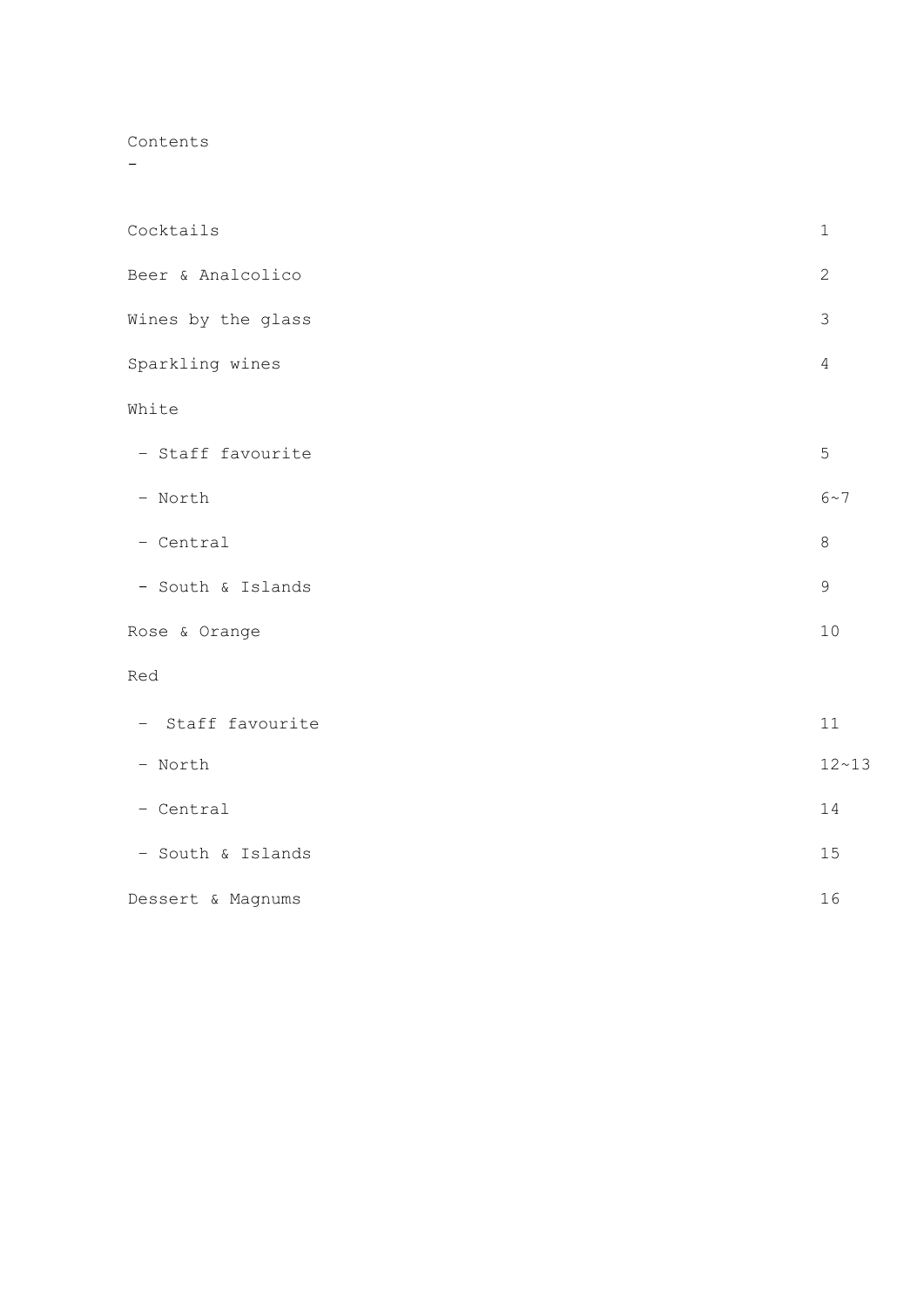| Cafe Classics                                       |      |
|-----------------------------------------------------|------|
|                                                     |      |
| No.33                                               |      |
| Campari, East London Dry gin, Martini Rosso,        |      |
| Antica Formula                                      | 10.5 |
| Cafe Murano Spritz                                  |      |
| Aperol, Cocchi Americano Rosa,                      |      |
| Luxardo Maraschino, Prosecco & soda                 | 10.5 |
| Frank 75                                            |      |
| East London Dry gin, Cocchi Americano, lemon,       |      |
| fresh mint & Prosecco                               | 11   |
| Lady Murano                                         |      |
| White Rum infused with pomegranate,                 |      |
| grenadine syrup, fresh lime juice                   | 11   |
| The Gambler                                         |      |
| Herradura Reposado, Cocchi di Torino, orange juice, |      |
| Angostura bitters & brown sugar                     | 13   |

# **Cafe Estate**

**-**

| Cherry Fizz                                                                             |      |
|-----------------------------------------------------------------------------------------|------|
| Prosecco, cocchi rosa, gravino & raspberry                                              | 11   |
| Tropical rise                                                                           |      |
| E.L.Vodka, amaretto, bulleit rye whiskey, pineapple                                     | 11   |
| Basilico & Pepe                                                                         |      |
| Basil and pepper infused with E.L.Gin, Italicus, egg white,<br>lime juice & sugar syrup | 13   |
| Playa Italiana                                                                          |      |
| Myers Rum, cynar, lime juice & brown sugar                                              | 13   |
| Il Perfetto                                                                             |      |
| E.L.Gin, cocchi americano, campari & balsamic vinegar                                   | 13.5 |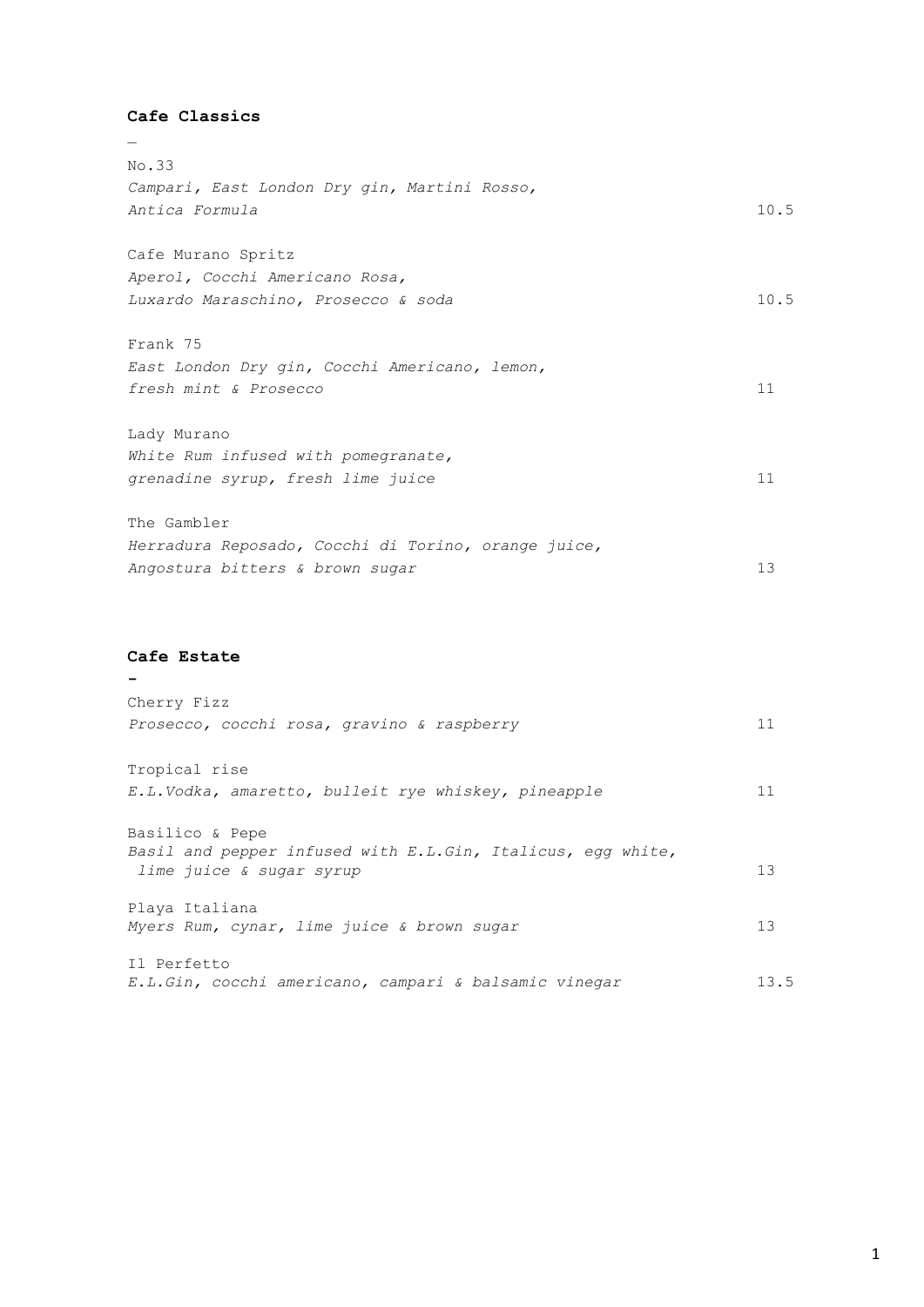### **Beer & Cider**

—

Menabrea Birra Bionda 33cl 6.5 *Full bodied and well rounded, with a moderately bitter flavour. Amber in colour with bronze overtones, this blonde lager is another example of the brewery's exceptional capabilities. 5.0 %* Ichnusa 33cl 7.5 *Sardinian lager, has a tast of barley malt, corn, yellow fruits & apricot 5%* Wayan 75cl 15 *This is a Saison style beer, blended with 17 different ingredients, giving it a complex character, which is both smooth and rich. 5.8%* Nazionale 75cl 16 *An intentionally simple beer: Italian spring water, barley malt, hops, yeasts and two Italian spices (bergamot and coriander) which combine to create harmony and originality Mela Rossa 33cl Italian craft cider, crisp & fresh 5%* 8.5 **Non-alcoholic** Garden Sour *Seedlip garden, egg white, strawberry puree, amond syrup & balsamic vinegar* 8 Garden Martini *Peas skin infused green tea, seedlip garden, aecorn dry & elderflower syrup* 9 Nogroni Sbagliato *Aecorn bitter, aecorn aromatic & lemonade* 10 Aecorn Dry *Floral & herbaceous with notes of clary sage & chamomile crisp & refreshing, finishing with complex notes of black tea,quassia & oak* 8 Aecorn Bitter *Complex & citrusy with refreshing notes of grapefruit, bay leaf & Italian orange* 8 Aecorn Aromatic *Full-bodied & silky smooth, vanilla, kola nut &Italian orange, finishing with warming notes of clove, cassia & oak* 8 Peroni Libera 5 Crodino Aperitivo Italiano 6

2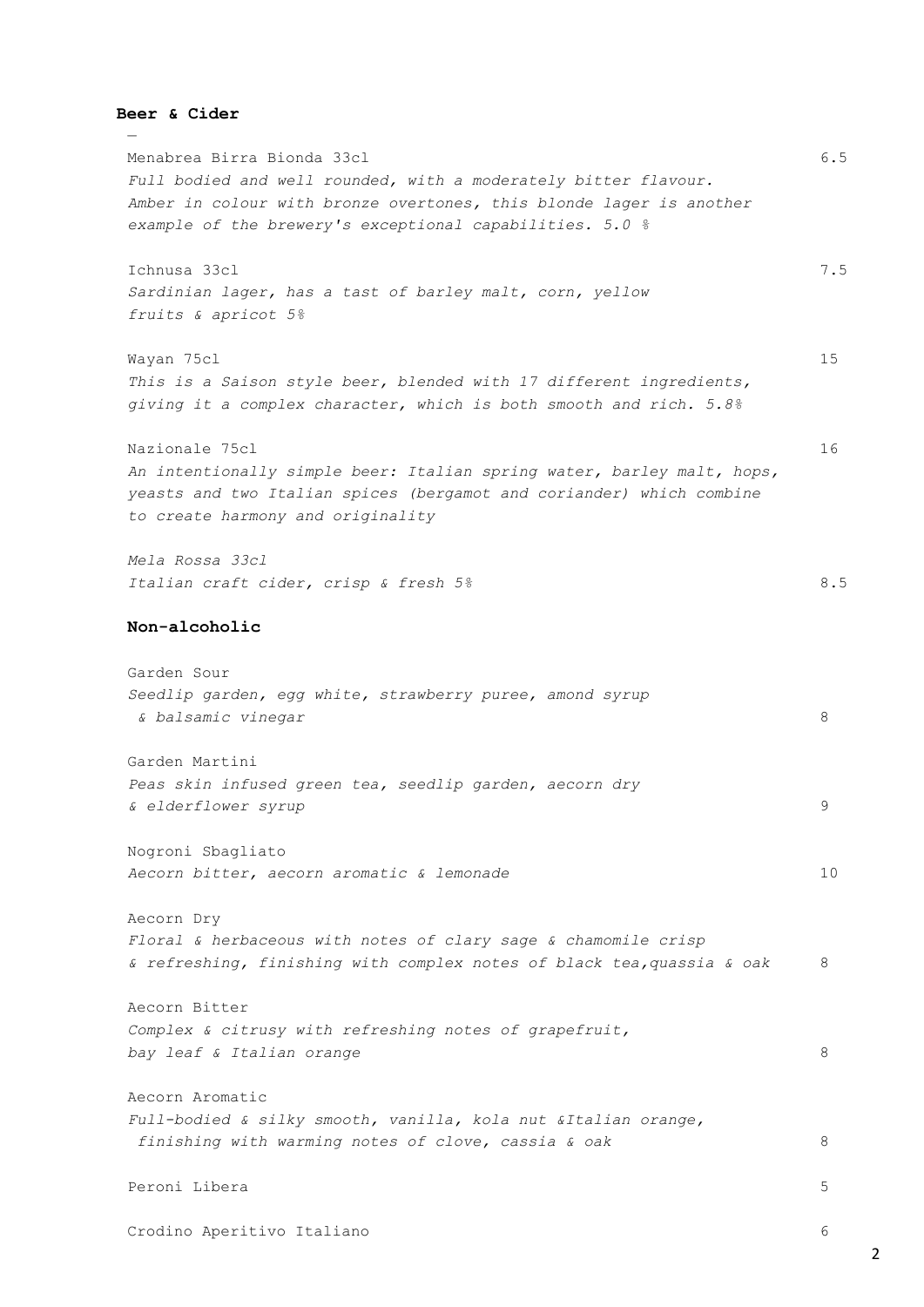# **Wines by the glass & carafe**

—

| Champagne & Sparkling                               | 125m1 |
|-----------------------------------------------------|-------|
|                                                     |       |
| N.V. Prosecco di Valdobbiadene, Superiore Extra Dry |       |
| Borgoluce, Veneto                                   | 9     |
| N.V. Bellavista, 'Alma' Cuvée, Brut, Franciacorta   | 13    |
| N.V. Lenoble, Brut Rosé, Champagne                  | 18    |

| White Wines                                              | Carafe<br>500ml | Glass<br>175m1 |
|----------------------------------------------------------|-----------------|----------------|
|                                                          |                 |                |
| 2020 Trebbiano/ Garganega, Ponte Pietra, Veneto          | 16              | 6              |
| 2016 Friuliano Bianco, Le Pianure, Friuli Venezia Giulia | 20              | 7.5            |
| 2020 'Le Senie' Viognier, Mandrarossa, Sicilia           | 23.5            | 8.5            |
| 2019 Angela Hartnett I.G.T., Toscana Bianco, Toscana     | 27              | 10             |
| 2019 Ribolla Gialla, 'Botis', Stocco, Delle Venezie      | 28.5            | 10.5           |
| 2019 Chardonnay 'I Sistri', Felsina, Toscana             | 42              | 15             |
| Rose Wines                                               | 500m1           | 175m1          |
|                                                          |                 |                |
| 2019 Le Pianure, Rose, Friuli Venezia Giulia             | 21              | 7.5            |

| ZUIY Le Pianure, Rose, Friuli Venezia Giulia          |     | 1.5 |
|-------------------------------------------------------|-----|-----|
| 2020 Pinot Grigio Rosato, Cantine Rosa bianca, Veneto | 20  | x   |
| 2021 ` A Mano` Primitivo Rose, Puglia                 | クト  | 9.5 |
| 2020 Angela Hartnett IGT, Toscana Rosato, Toscana     | -27 | 1 O |

| <b>Red Wines</b>                                       | 500ml | 175ml |
|--------------------------------------------------------|-------|-------|
|                                                        |       |       |
| 2021 Merlot/Corvina, Ponte Pietra, Veneto              | 17    | 6     |
| 2018 Angela Hartnett I.G.T., Toscana Rosso, Toscana    | 27    | 10    |
| 2018 Aglianico Pipoli, Vigneti del Vulture, Basilicata | 28.5  | 10.5  |
| 2019 Pinot Nero `Botis`, Stocco, Delle Venezie         | 28.5  | 11    |
| 2016 Corvina Classico, Antolini, Veneto                | 34    | 12    |
| 2019 Primitivo, Fatalone, Puglia                       | 40    | 15    |
| Dessert Wines                                          | 100m1 |       |

| $\overline{\phantom{0}}$                                  | $\overline{\phantom{0}}$ |
|-----------------------------------------------------------|--------------------------|
| 2018 Vin Santo, Buccia Nera, Toscana                      | 1 <sub>0</sub>           |
| 2017 Recioto della Valpolicella, Antolini, Veneto         | 12                       |
| 2016 Marsala Vigna Miccia, Marco De Bartoli, Sicilia      | 16                       |
| 2019 Ben Rye Passito di Pantelleria, Donnafugata, Sicilia | 17                       |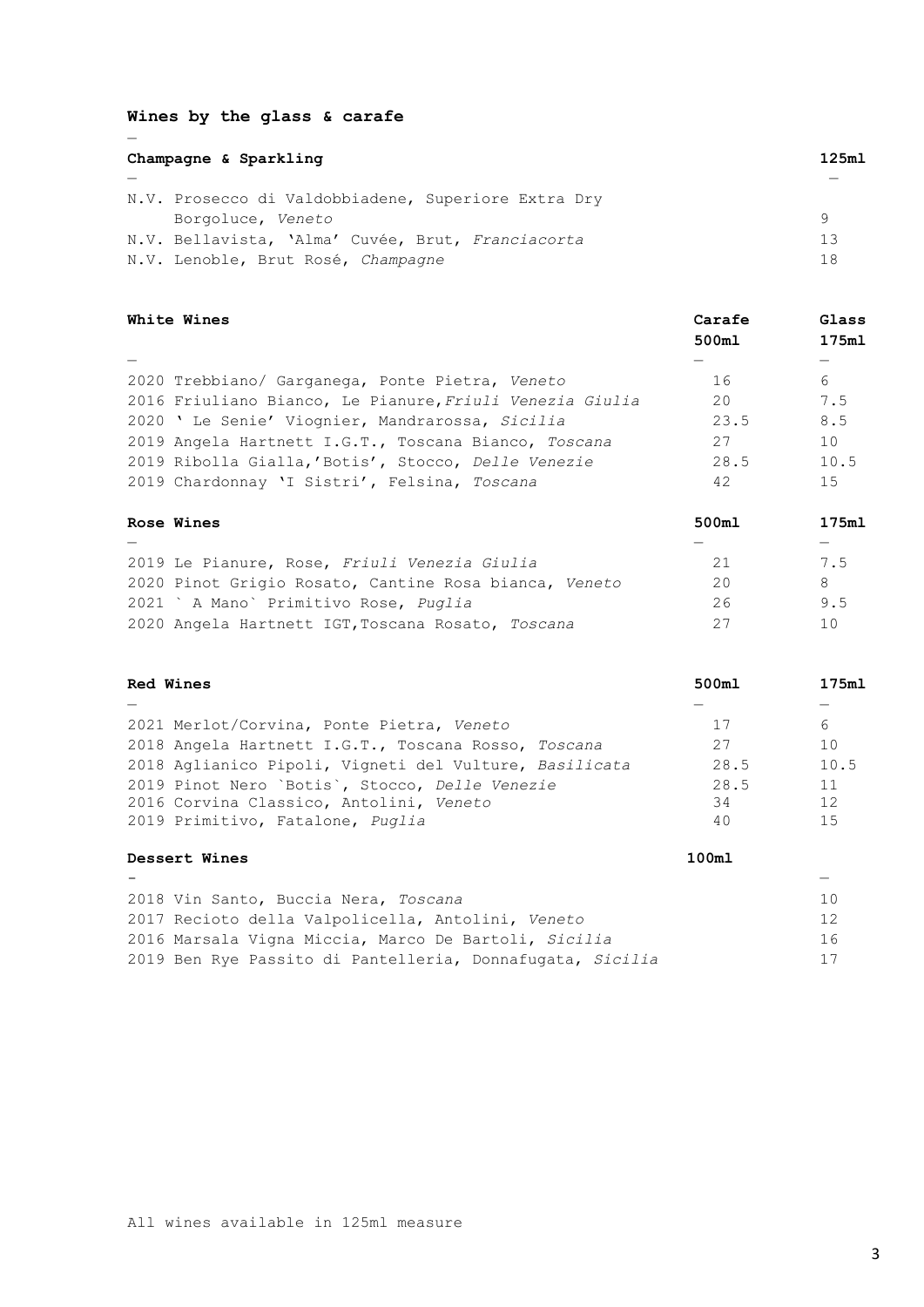| Prosecco, Franciacorta, Champagne & Sparkling wines |                                                                     |                |     |
|-----------------------------------------------------|---------------------------------------------------------------------|----------------|-----|
|                                                     | Prosecco & Franciacorta & Sparkling wines                           |                |     |
|                                                     | N.V. Prosecco di Valdobbiadene, Superiore Extra Dry<br>Borgoluce    | Veneto         | 43  |
|                                                     | 2020 Pignoletto<br>Villa Cialdini                                   | Emilia Romagna | 45  |
|                                                     | 2019 Prosecco di Valdobbiadene, Rive di Collealto Brut<br>Borgoluce | Veneto         | 50  |
|                                                     | 2021 Hambledon<br>Classic Cuvée Brut                                | England        | 67  |
|                                                     | 2016 Contadino Spumante, Brut<br>Ciro Picariello                    | Campania       | 72  |
|                                                     | N.V. Franciacorta, 'Alma' Cuvée, Brut<br>Bellavista                 | Lombardia      | 73  |
|                                                     | 2014 Viudiluce Brut<br>I Vigneri                                    | Sicilia        | 105 |
|                                                     | Champagne                                                           |                |     |
|                                                     | N.V. Lenoble 'Intense' Brut                                         | Champagne      | 96  |
|                                                     | Champagne & Sparkling Rosé                                          |                |     |
|                                                     | 2020 Lambrusco Grasparossa<br>Villa Cialdini                        | Emilia Romagna | 47  |
|                                                     | N.V. Lenoble<br>Brut Rosé                                           | Champagne      | 96  |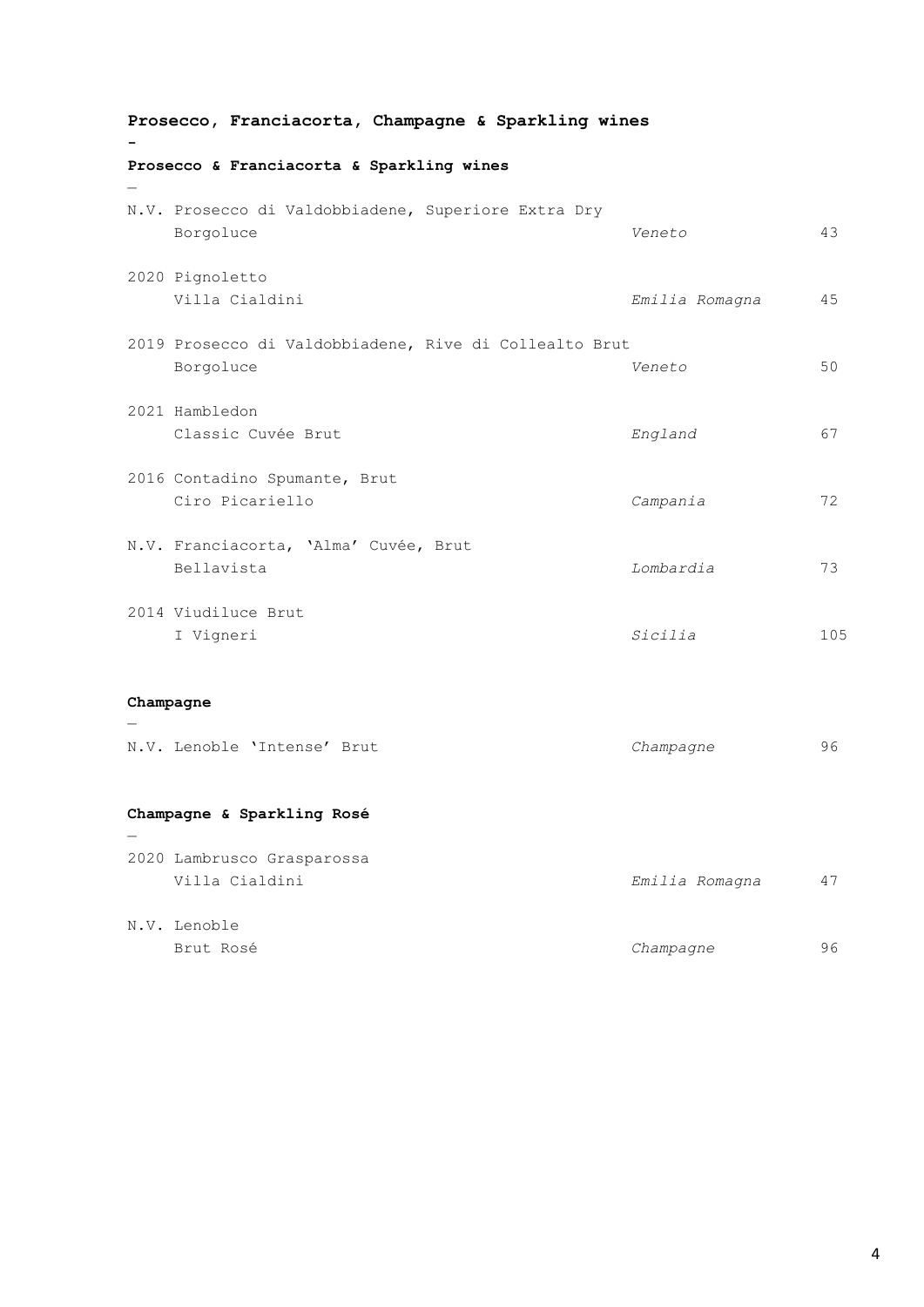### **Staff favourite**

—

*We've selected a handful of wines that are a little more unusual, boutique or just plain delicious, perfect for those looking for a vinous discovery!*

*2020 Verdicchio Di Matelica* Del Cerro Belisiario *Marche* 47

*Verdicchio in the Matelica DOC, a smaller zone than Castello di Jesi. The climate here is more continental than in Castelli di Jesi and the combination of warm days and cool nights gives a longer growing season, and lovely aromatic qualities to the wines. Pale with green highlights. Abundant aromas of vibrant grapefruit, white flowers and hints of honey dominate the nose. The palate shows refreshing acidity, interesting mineral characters, a light hint of ripe fruit and a final burst of zingy lemon to lift the finish. A beautifully balanced wine, with a soft mouthfeel that retains a wonderful lifted, fresh character.*

*2018 Roero Arneis*

Giovanni Almondo *Piemonte* 52

*Roero Arneis, which loosely translates to "Little Rascal" because of how notoriously difficult it is to grow produces some of the most interesting white wines in Northern Italy. Giovanni Almondo and his family have been making wine in the hills of Piedmont for the last 600 years, which has given them a lot of time to perfect getting the Little Rascal into a bottle. Vibrant apple & pear on the nose with a silky smooth finish and zesty little acidity make this wine the ideal accompaniment for white fish such as Hake, light pasta dishes or just enjoying a glass in the sun.*

*2019 Petite Arvine*

Elio Ottin *Valle D'Aosta* 75

*Captivating aromas and colours that convey fruit and flowers, ranging from pineapple to rhubarb, from the coolness of grapefruit to the depth of iodated minerals and stone with a hint of freshly cut mountain herbs. It creates harmony in the mmouth and memory while after swallowing the equilibrium of a fullbodied, sapid, extremely pleasant wine lingers.*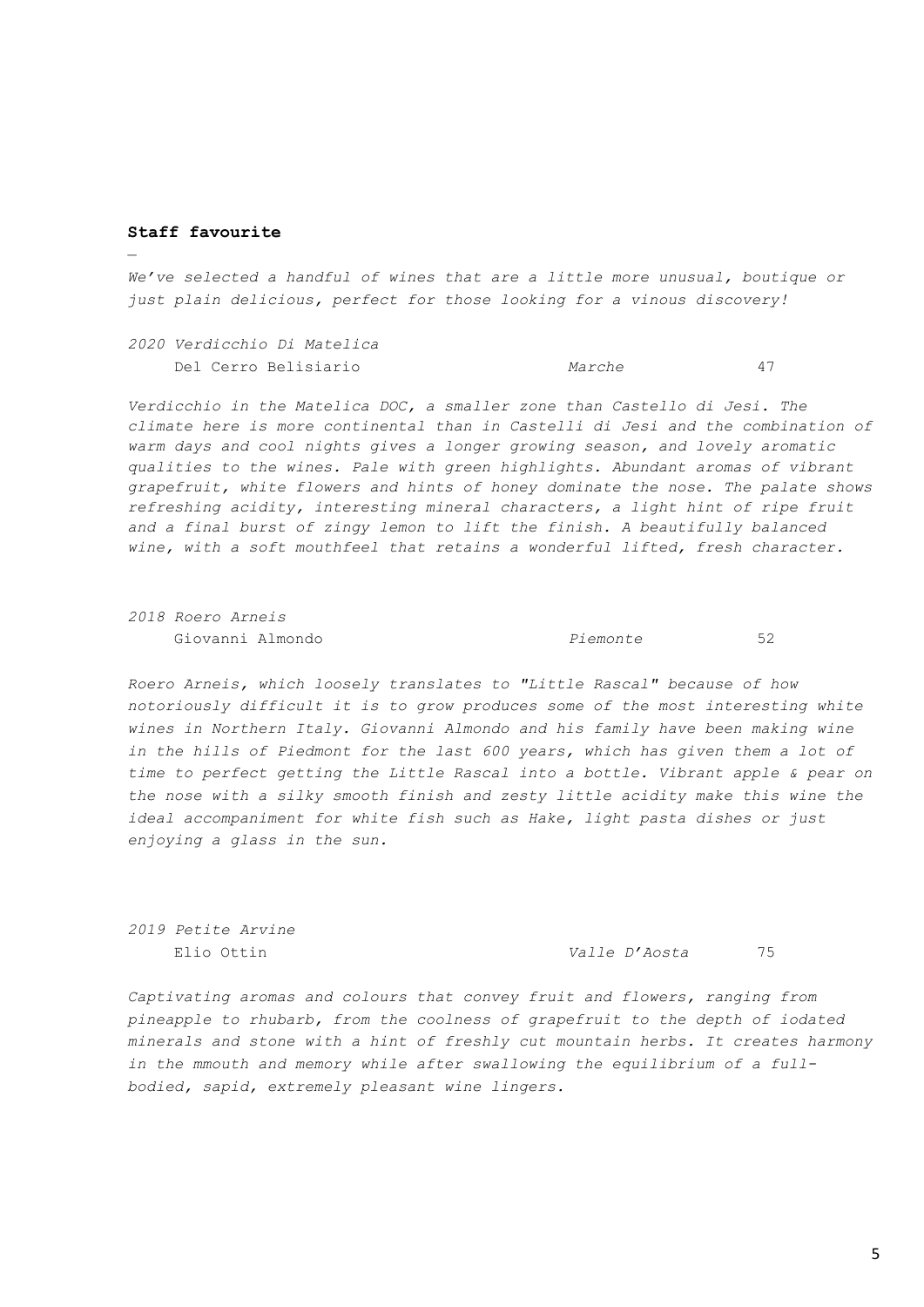# **White Wines from Northern Italy**

—

*Encompassing the vast regions of Piedmonte in the west to Friuli in the east, all of these whites benefit from the advantage of both cooling mountain influences and the warming effect of both coastal and inland waters.*

| 2020 Trebbiano & Garganega<br>Ponte Pietra              | Veneto                | 25 |
|---------------------------------------------------------|-----------------------|----|
| 2016 Friulano Bianco<br>Le Pianure                      | Friuli Venezia Giulia | 30 |
| 2019 Gambellara<br>Cantina di Gambellara                | Veneto                | 33 |
| 2021 Pinot Bianco Tappo a Vite<br>Cantina Bolzano       | Friuli Venezia Giulia | 43 |
| 2019 Ribolla Gialla<br>'Botis', Stocco                  | Delle Venezie         | 45 |
| 2021 Gavi di Gavi<br>Terre Antiche, La Giustiniana      | Piemonte              | 45 |
| 2020 Pinot Grigio<br>'St Magdalena', Cantina Bolzano    | Alto Adige            | 45 |
| 2020 Barbera vinificata Bianca<br>Castello di Cigognola | Lombardia             | 46 |
| 2020 Soave Classico<br>Pieropan                         | Veneto                | 48 |
| 2020 Langhe Bianco Dragon<br>Luigi Baudana              | Piemonte              | 50 |
| 2018 Roero Arneis<br>Giovanni Almondo                   | Piemonte              | 52 |
| 2020 Kerner<br>Cantina Toblino                          | Alto Adige            | 55 |
| 2020 Lugana 'I Frati'<br>Ca dei Frati                   | Lombardia             | 58 |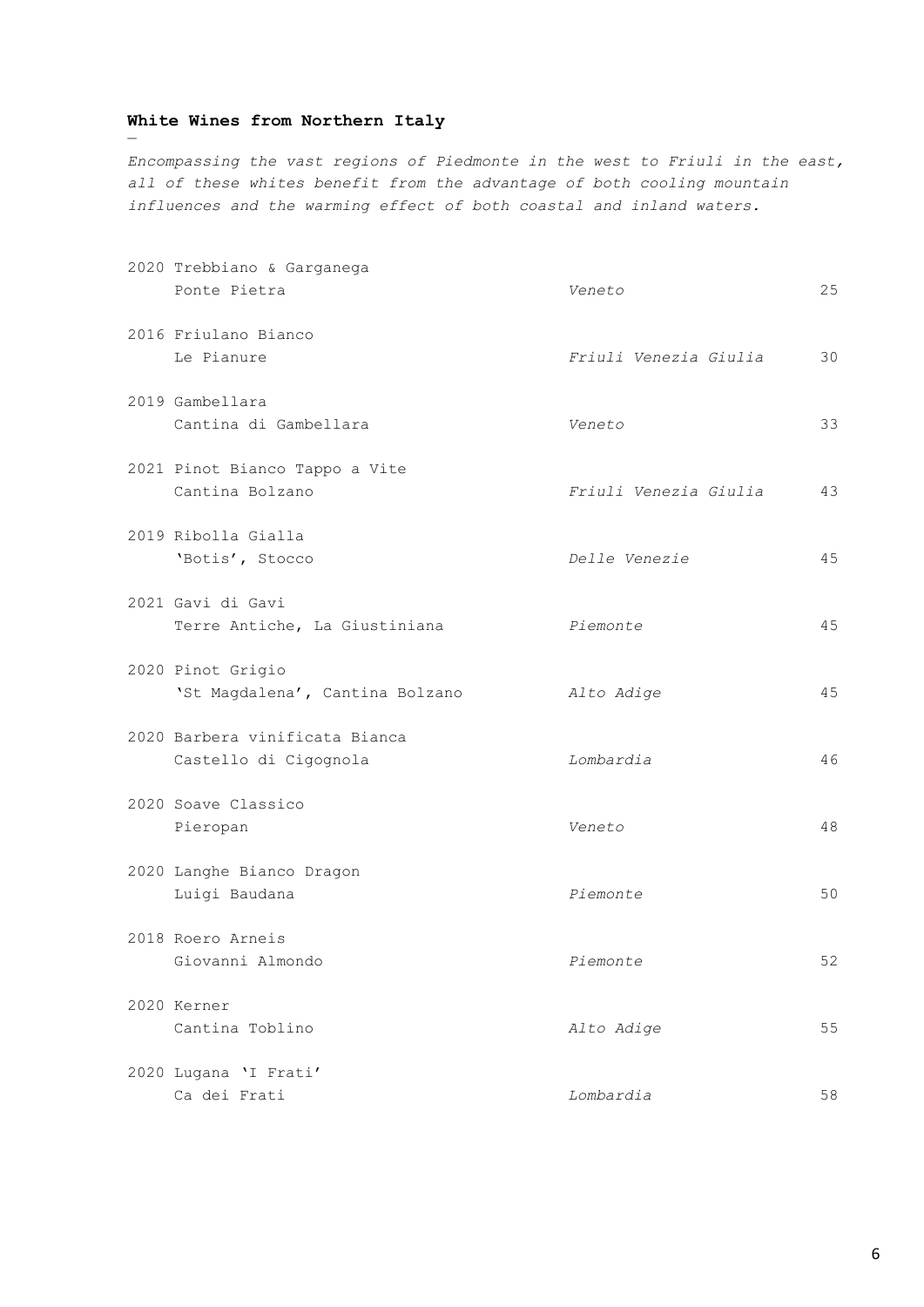| N.V. Chardonnay                                                              |                       |     |
|------------------------------------------------------------------------------|-----------------------|-----|
| 'Rubinia', la Montina                                                        | Lombardia             | 63  |
| 2020 Gewurztraminer                                                          |                       |     |
| Franz Haas                                                                   | Alto Adige            | 67  |
| 2019 Soave Classico                                                          |                       |     |
| 'Calvarino', Pieropan                                                        | Veneto                | 68  |
| 2017 Chardonnay, Pinot Grigio & Pinot Bianco                                 |                       |     |
| 'Olivar', Cesconi                                                            | Alto Adige            | 69  |
| 2019 Riesling Kaiton                                                         |                       |     |
| Kuenhof                                                                      | Alto Adige            | 74  |
| 2019 Petite Arvine                                                           |                       |     |
| Elio Ottin                                                                   | Valle d'Aosta         | 75  |
|                                                                              |                       |     |
| 2019 Sauvignon Blanc, Friulano & Pinot Bianco<br>'Terre Alte', Livio Felluga | Friuli Venezia Giulia | 150 |
|                                                                              |                       |     |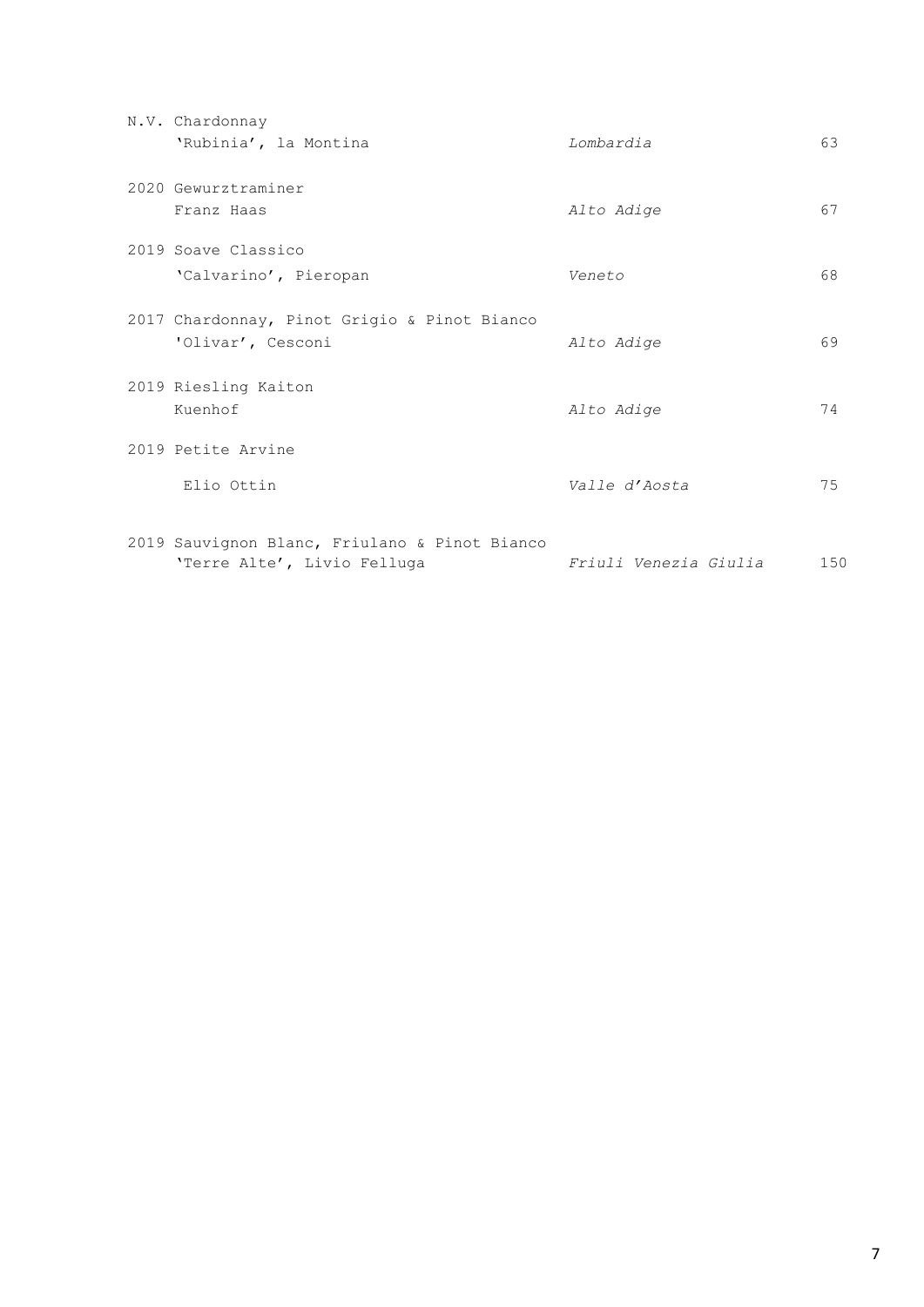# **White Wines from Central Italy**

—

*The central plains offer fertile soils for richer grape varietals, producing whites with stone fruit character, hints of almond and more mineral notes when closer to the coast. These wines are made for fish, seafood and pasta dishes.*

| 2020 Madregale Bianco<br>Terri di Chieti                                | Abruzzo | 30 |
|-------------------------------------------------------------------------|---------|----|
| 2021 Falerio Oris Bianco<br>'Ciu Ciu'                                   | Marche  | 37 |
| 2020 Angela Hartnett I.G.T.<br>Toscana Bianco                           | Toscana | 40 |
| 2021 Pecorino Alta Quota<br>'Gran Sasso'                                | Abruzzo | 47 |
| 2020 Verdicchio di Matelica<br>Del Cerro, Belisario                     | Marche  | 47 |
| 2020 Vermentino/ Viognier<br>Borgeri Bianco, Meletti Cavallari          | Toscana | 55 |
| 2020 Sauvignon Blanc<br>Meriggio, Fontodi                               | Toscana | 62 |
| 2020 Vernaccia di San Gimignano<br>Montenidoli Tradizionale             | Toscana | 65 |
| 2019 Chardonnay 'I Sistri'<br>Felsina                                   | Toscana | 65 |
| 2017 Verdicchio dei Castelli di Jesi<br>'Campo delle Oche', San Lorenzo | Marche  | 66 |
| 2019 Vernaccia di San Gimignano<br>'Fiore Single Vineyard'              | Toscana | 75 |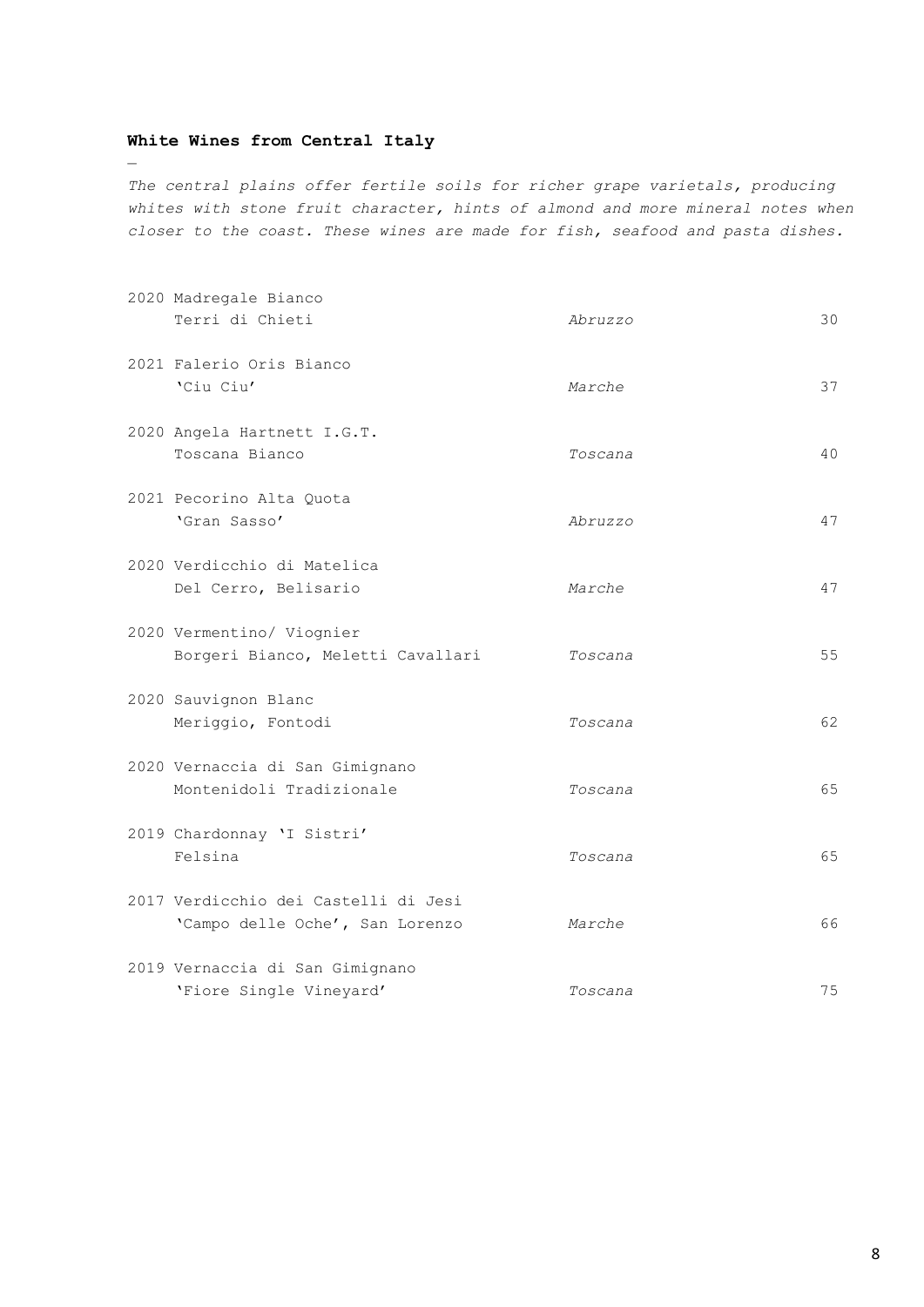## **White Wines from Southern Italy and Islands**

—

*Local grape varieties thrive in a wide range of soils across this varied region. The magical islands of Sicily and Sardinia produce wines with unique character, balancing exotic fruit with sea influence. Planting at altitude in Campania & Sicilia allows for the more aromatic grape varieties to slowly develop whilst harnessing their refreshing acidity.* 

| 2020 Cataratto                        |            |    |
|---------------------------------------|------------|----|
| Ciello Bianco                         | Sicilia    | 27 |
| 2020 Malvasia di Basilicata Vignali   |            |    |
| Cantina di Venosa                     | Basilicata | 29 |
| 2020 'Le Senie' Viognier, Mandrarossa | Sicilia    | 35 |
| 2020 Greco/Fiano                      |            |    |
| Pipoli, Vigneti del Vulture           | Basilicata | 36 |
| 2020 Falanghina                       |            |    |
| Di Majo Norante                       | Molise     | 50 |
| 2020 Malvasia Puntinata               |            |    |
| Principe Carlo Pallavicini            | Lazio      | 50 |
| 2017 Fiano di Avellino                |            |    |
| Marsella                              | Campania   | 70 |
| 2018 Etna Bianco                      |            |    |
| 'Ante', I Custodi                     | Sicilia    | 70 |
| 2020 Zibibbo 'Pietranera'             |            |    |
| Marco De Bartoli                      | Sicilia    | 75 |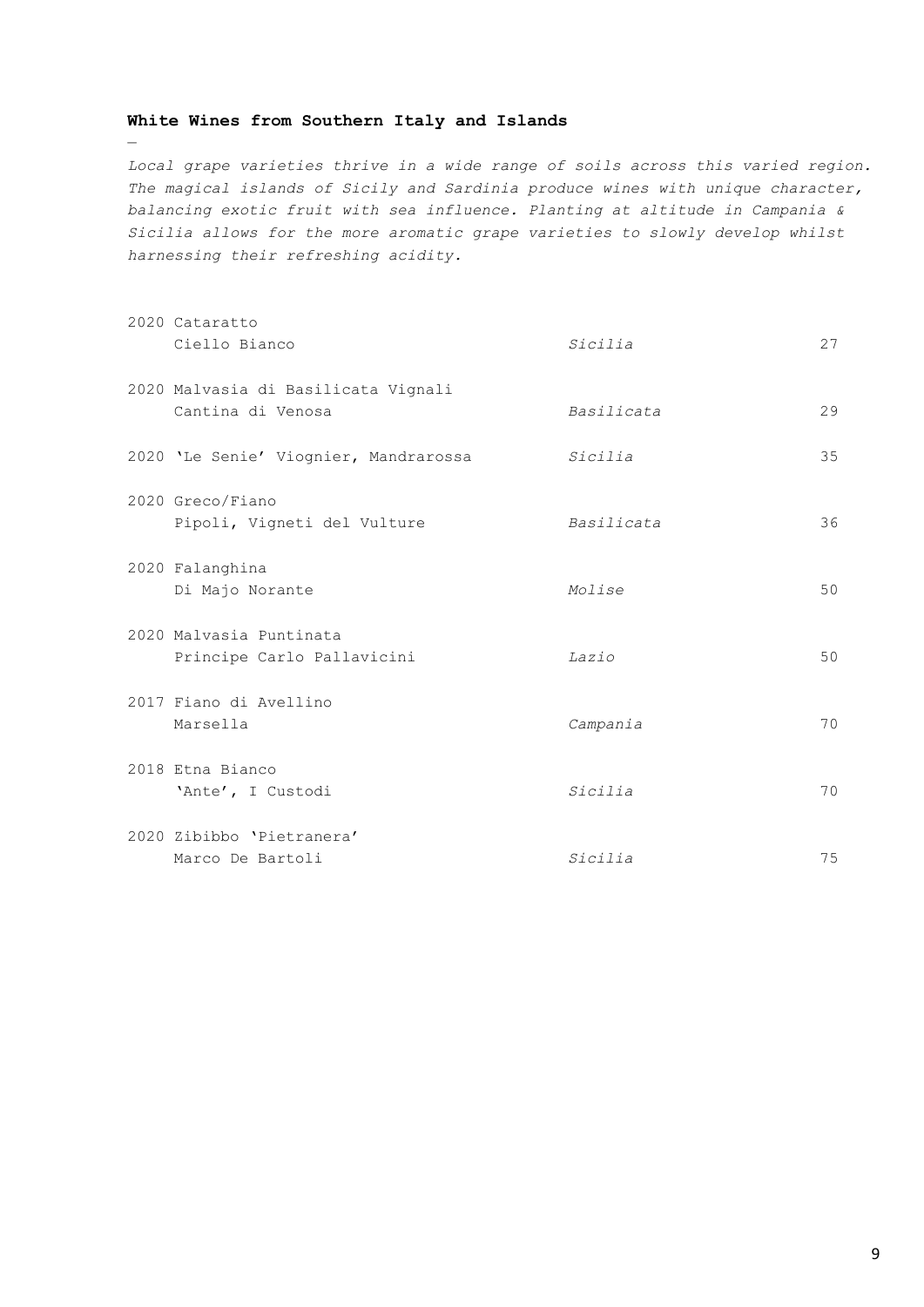### **Rosé Wines**

—

*Below you'll find food-focused Rosé wines balancing concentrated fruit character with sweet spice, good texture – due to longer maceration on skins – and vibrant acidities to complement a wide range of dishes.*

| 2020 Pinot Grigio Rosato                     |                        |    |
|----------------------------------------------|------------------------|----|
| Cantine Rosa bianca                          | Veneto                 | 31 |
| NV Le Pianure Rosato                         | Friuli Venezia Giuliia | 32 |
| 2020 Angela Hartnett I.G.T<br>Toscana Rosato | Toscana                | 40 |
| 2021 'A Mano'<br>Primitivo Rosé              | Puglia                 | 41 |
| 2020 Rosa dei Frati<br>Ca Dei Frati          | Lombardia              | 57 |

### **Orange Wines**

*Originally created by Radikon and Gravner from the Friuli Venezia Giulia region, the term 'Orange wine' refers to the colour produced from white grape varieties*  when they have spent time macerating with the grape skins. As a result, the *wines have a richer structure and a more powerful style, which are the perfect companion to food, especially with Risotto.*

### **2018 Malvasia Salina Caravaglio** *Lazio* **61**

This fascinating wine hails from the Aeolian island of Salina near Sicily in southern Italy. Grown on volcanic soils, this is made of 100% Malvasia Bianco and is vinified completely dry. Exotic and intensely perfumed, this wine opens with vibrant lychee, pineapple and honeysuckle notes on the nose and leads to a salty, lean, mineral palate that speaks of its island origins

*100% Vitovska. A golden yellow, opalescent color. Aroma flowery and mineral, with scents of carnation, medlar and a pronounced smoky background. Savory, taut, sourish, with an aftertaste which is subtle yet persistent. Aged in large vats for 24 months.*

### **2017 Skerk, Ograde** *Friuli Venezia Giulia* **85**

*Ograde is an orange wine made of Vitovska, Malvasia, Sauvignon Blanc and Pinot Grigio. Macerated on the skins, the wine extracts colour from the Pinot Grigio to give it an orange hue. The nose has complex aromas of red orange, grapefruit, light raspberry and geranium, white currants and a touch of red pepper and wet moss. Unfiltered and fermented in oak, the wine is rich and creamy yet filled with mandarin orange fruit, toasty almonds and minerals, the acidity is high maintaining the wine's freshness and elegance. For high quality orange wine making not unlike the incredible wines of Josko Gravner, you have to try Ograde.*

### **2016 Vitovska, Zidarich** *Friuli Venezia Giulia* **70**

10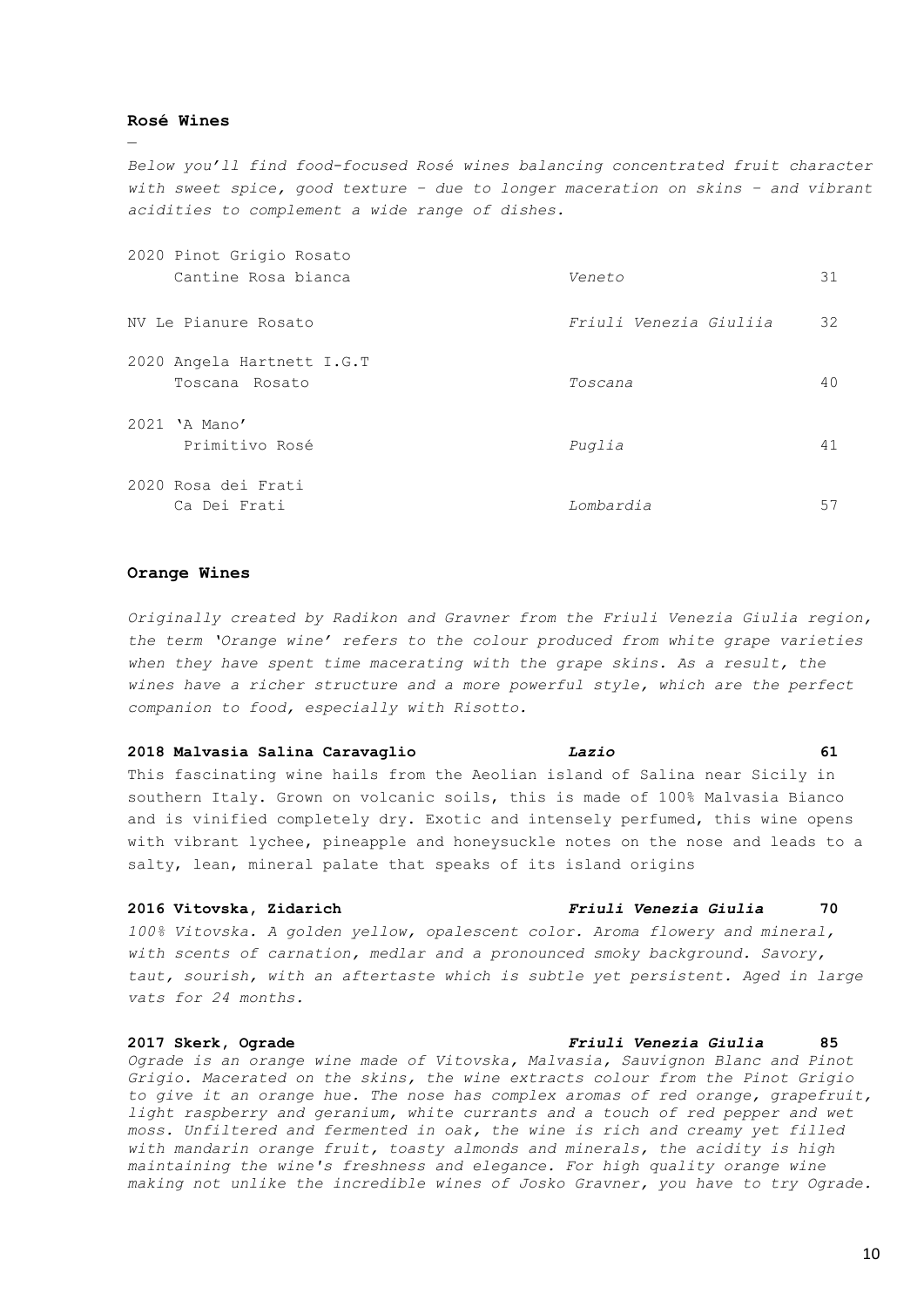### **Staff favourite**

—

*We've selected a handful of wines that are a little more unusual, boutique or just plain delicious, perfect for those looking for a vinous discovery!*

2019 *Antica Enotria* Rosso di Puglia *Puglia* 38

*Vino Rosso is a blend of mainly Nero di Troia with Sangiovese and Montepulciano – Bright and juicy with red fruit and violet on the nose leading to ripe forest fruit and fresh red cherries on the palate. Soft texture with firm but ripe tannins on the finish.*

|  | 2019 Chianti Classico |         |  |
|--|-----------------------|---------|--|
|  | Rocca di Montegrossi  | Toscana |  |

*Rocca di Montegrossi's Chianti Classico is the estate's flagship wine; it is a blend of about 90% Sangiovese, with Canaiolo and Colorino, and is produced every year. It ages mainly in large casks and barrels made with oak from Allier, for 12-14 months. It is unfiltered, and after bottling it ages another 6 months prior to release. In the glass it is lively ruby, with bright violet reflections, and on the nose displays the rich fruity aromas typical* of the varietals, particulary forest berry fruit an sour cherries.

2019 *Pinot Noir*

Elio Ottin *Valle D'Aosta* 75

*Mountain Terrain, salt and a charge of aroma, a surprising overture of flavour accompanied by a classic bouquet of moss and earth.Deep and sensual, shifting between fruit and mineral notes. Leather blood orange, dewy early-morning woodlands. The aftertaste scent offers intense emotions of femininity and charisma.*

2017 *Taurasi* 

Boccella, Sant' Eustacchio *Campania* 105

*Taurasi DOCG, produced by the Boccella winery, is a ruby red wine with garnet reflections. With a strong personality and structure, this red wine has an intense and complex olfactory profile, with persistent balsamic notes, scents of wild berries, dog rose, smoke, black cherry, violet, hints of undergrowth bark and dark spices. Its flavour is full-bodied and dynamic, with a rich freshness, lively and pleasant tannings ad with a good sapidity.A unique tasting experience, which closes with a finish with highly complex woody notes.*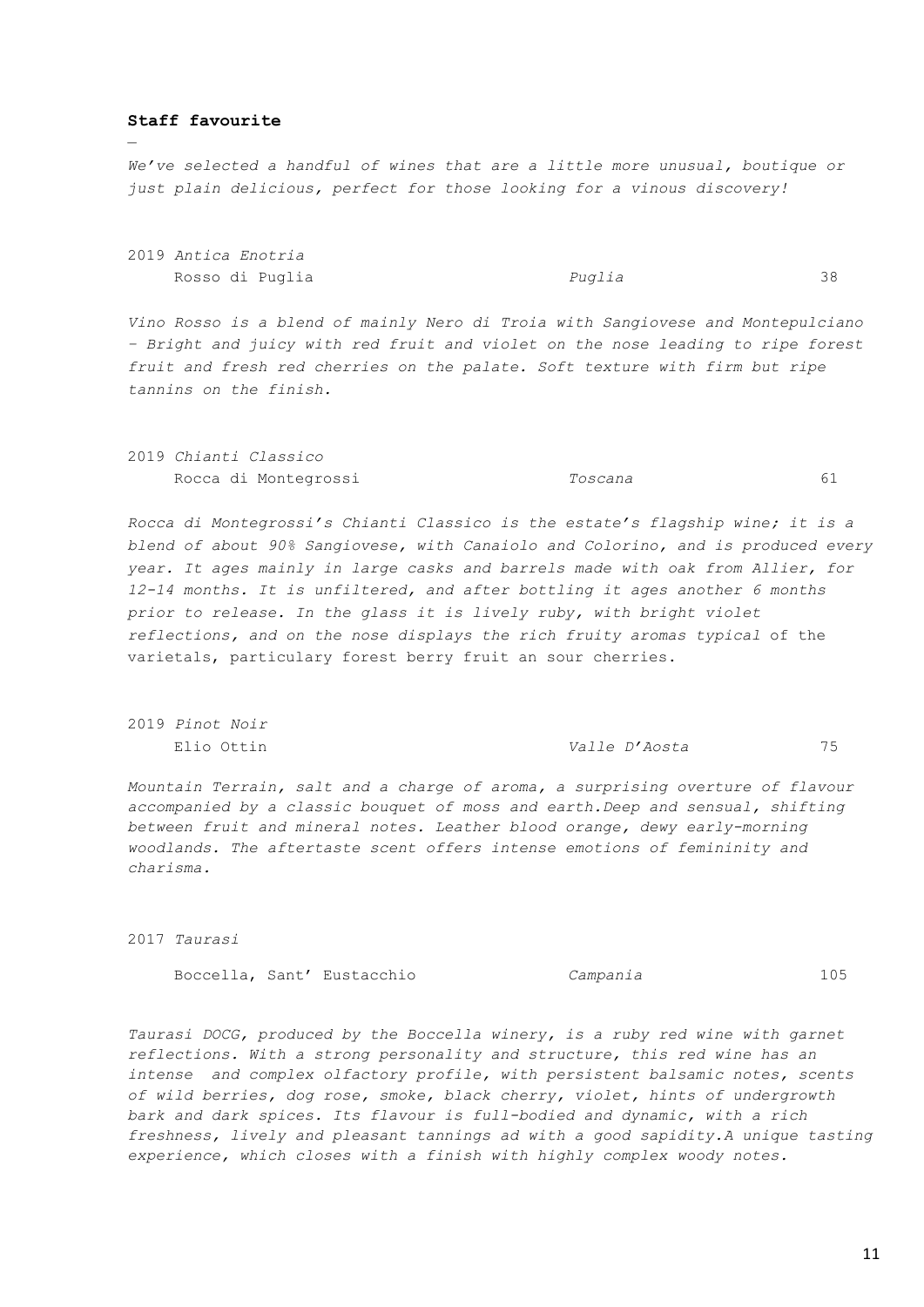### **Red Wines from Northern Italy**

—

*A variety of styles ranging from the elegant yet structured Nebbiolos in the north-west to rich and supple Amarones in the Veneto, whilst international varietals in the Friuli benefit from a freshness borne of the cooler climate. They all share a common juicy acidity that makes them perfect to accompany food.* 

| 2021 Merlot/Corvina<br>Ponte Pietra                               | Veneto                | 25              |
|-------------------------------------------------------------------|-----------------------|-----------------|
| 2019 Cabernet Franc<br>La Pianure                                 | Friuli Venezia Giulia | 35              |
| 2019 Pinot Nero<br>`Botis` Stocco                                 | Delle Venezie         | 43              |
| 2020 Valpolicella Classico<br>Meroni                              | Lombardy              | 48              |
| 2016 Corvina Classico<br>Antolini                                 | Veneto                | 51              |
| 2020 Cicognola Barbera "1212"                                     | Piemonte              | 53              |
| 2019 Valpolicella Ripasso<br>Corte Giara                          | Veneto                | 55 <sub>5</sub> |
| 2018 Valtellina Superiore Valgella<br>'Costa Bassa', Sandro Fay   | Lombardia             | 60              |
| 2017 Valpolicella Superiore 'Vigna Garzon'<br>Ruberopan, Pieropan | Veneto                | 68              |
| 2019 Pinot Noir<br>Elio Ottin                                     | Valle d'Aosta         | 75              |
| 2018 Barolo di Serralunga d'Alba DOCG<br>Principiano              | Piemonte              | 98              |
| 2015 Barolo<br>Eraldo Viberti                                     | Piemonte              | 98              |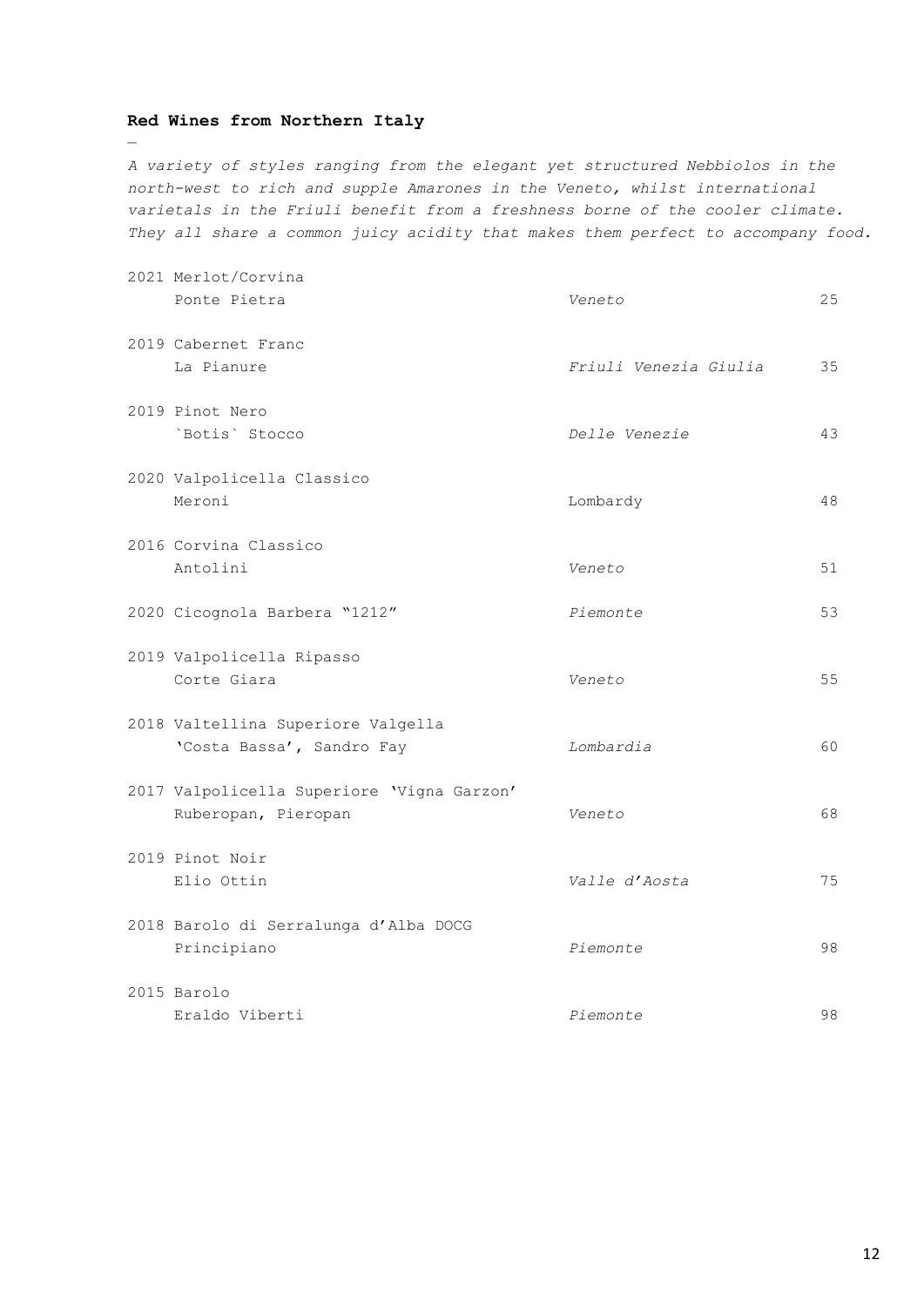| 2014 Sacrisassi<br>Le Due Terre                                  | Friulli    | 103 |
|------------------------------------------------------------------|------------|-----|
| 2015 Schioppetino<br><b>Bressan</b>                              | Veneto     | 105 |
| 2018 Amarone Classico 'Moropio'<br>Antolini                      | Veneto     | 110 |
| 2016 Teroldego 'Granato'<br>Elisabetta Foradori                  | Alto Adige | 110 |
| 2016 Sforzato della Valtellina<br>'Ronco del Picchio' Sandro Fay | Lombardia  | 120 |
| 2018 Barolo di Serralunga D'Alba<br>Massolino                    | Piemonte   | 125 |
| 2015 Lessona<br>Proprietà Sperino                                | Lombardia  | 130 |
| 2019 Barbaresco<br>Bruno Rocca                                   | Piemonte   | 140 |
| 2017 Amarone della Valpolicella Classico<br>Allegrini            | Veneto     | 162 |
| 2015 Barolo<br>'Bussia', Aldo Conterno                           | Piemonte   | 190 |
| 2014 Barolo<br>Vigna Rionda, Massolino                           | Piemonte   | 300 |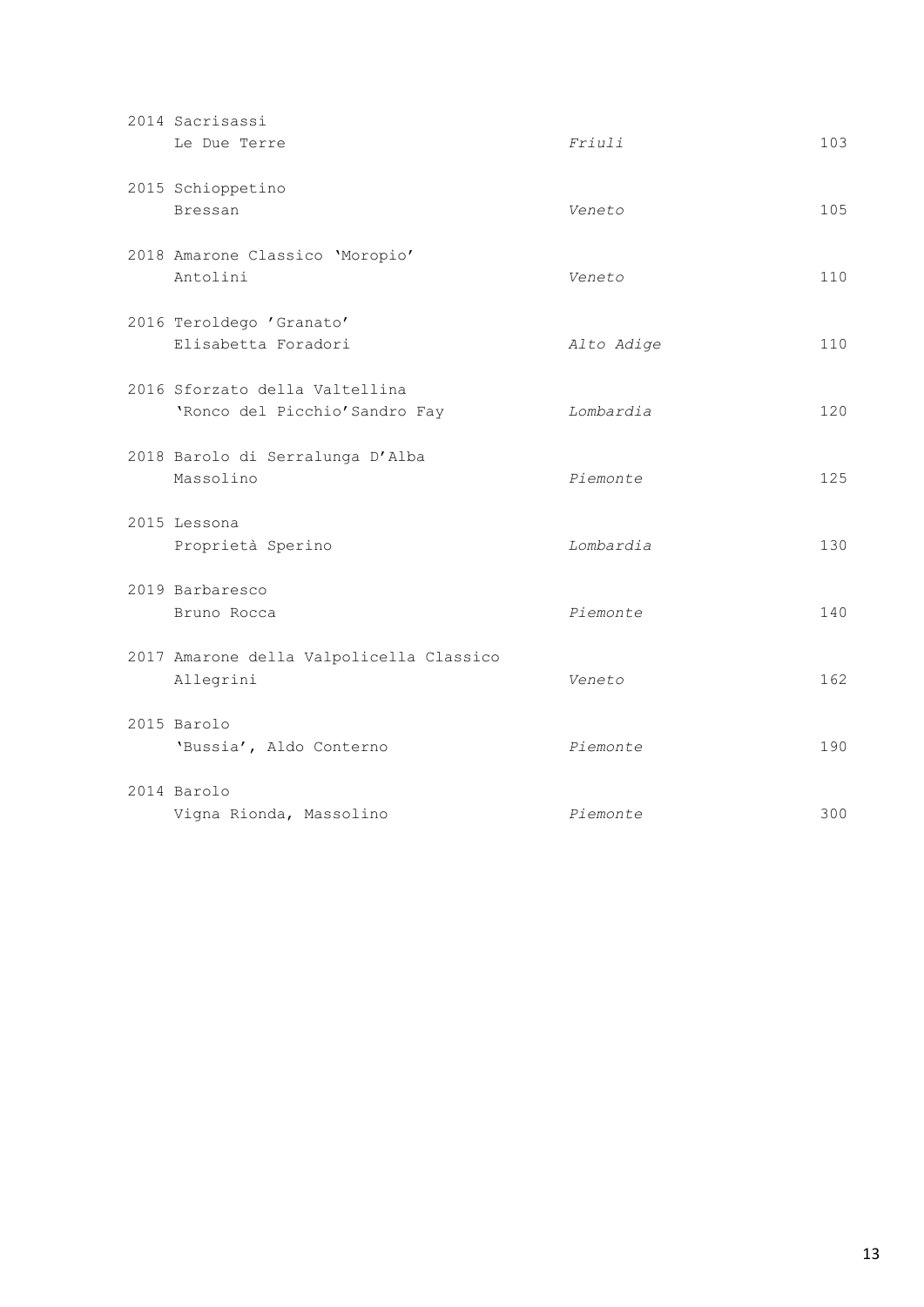# **Red Wines from Central Italy**

—

*The famed region of Tuscany is Sangiovese's spiritual home – producing elegant red fruit dominant styles with subtle oak-ageing Abruzzo is now synonymous with the Montepulciano grape: dark fruit and smoky undertones combine in these rounded reds.*

| 2020 Madregale Rosso<br>Terre di Chieti                 | Abruzzo | 30  |
|---------------------------------------------------------|---------|-----|
| 2020 Sangiovese & Montepulciano<br>Bacchus, Ciù Ciù     | Marche  | 37  |
| 2018 Angela Hartnett I.G.T.<br>Toscana Rosso            | Toscana | 40  |
| 2019 Chianti<br>'Podere Gamba', San Ferdinando          | Toscana | 43  |
| 2018 Syrah<br>Buccia Nera                               | Toscana | 55  |
| 2019 Barco Reale di Carmignano<br>Capezzana             | Toscana | 55  |
| 2019 Chianti Classico<br>Rocca di Montegrossi           | Toscana | 61  |
| 2020 Rosso di Montalcino<br>Fossacolle                  | Toscana | 63  |
| 2017 Vino Nobile di Montepulciano<br>Tenuta Valdipiatta | Toscana | 75  |
| 2017 12 Uve<br>Paradiso di Frassina                     | Toscana | 78  |
| 2007 Chianti Riserva<br>'Il Casale'                     | Toscana | 110 |
| 2016 Brunello di Montalcino<br>'Poggio San Polo'        | Toscana | 135 |
| 2018 Guidoalberto Tenuta<br>'San Giudo'                 | Toscana | 150 |
| 2017 Sangiovese<br>Flaccianello della Piave, Fontodi    | Toscana | 200 |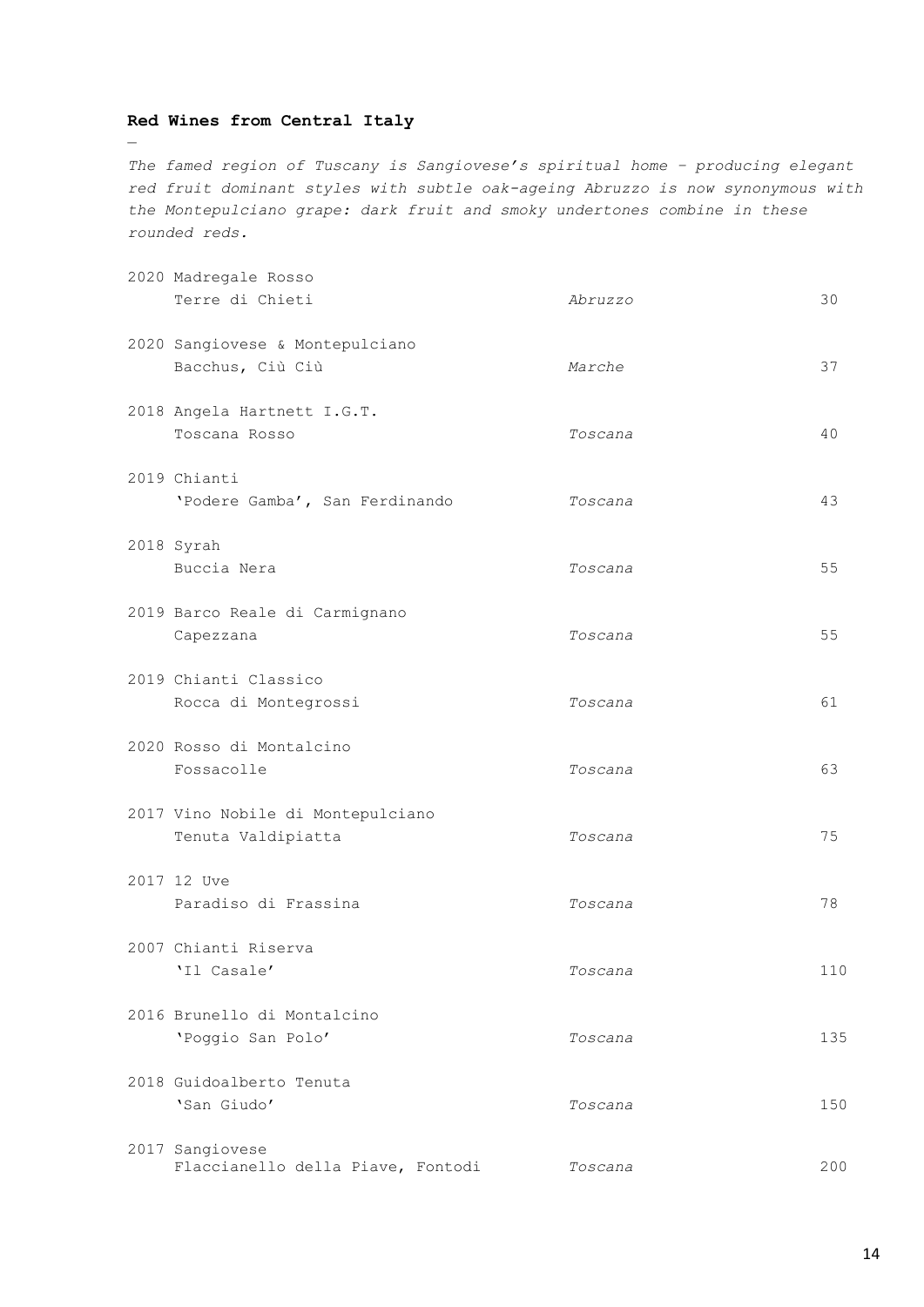# **Red Wines from Southern Italy and Islands**

—

*Often neglected in favour of more fashionable regions, here local grape varieties and varied soil composition offer a real sense of terroir and rusticity. The heat of the south is combatted by clever planting at altitude, allowing the grapes to ripen and mature slowly. The wines balance concentration of flavour with a level of freshness to pair with a variety of food.*

| 2019 Antica Enotria<br>Rosso di Puglia         | Puglia     | 38  |
|------------------------------------------------|------------|-----|
| 2020 Negroamaro<br>Mocavero                    | Puglia     | 38  |
| 2018 Aglianico<br>Pipoli, Vigneti del Vulture  | Basilicata | 40  |
| 2019 Monica di Sardegna<br>Alberto Loi         | Sardegna   | 45  |
| 2019 Primitivo<br>Fatalone, Giogia Del Colle   | Puglia     | 57  |
| 2019 Etna Roso I Custodi<br>"Pistus"           | Sicilia    | 67  |
| 2018 Frappato<br>Arianna Occhipinti            | Sicilia    | 72  |
| 2013 Corinto I Vigneri<br>Tenuta Di Castellaro | Sicilia    | 85  |
| 2017 Taurasi<br>Boccella, Sant'Eustacchio      | Campania   | 105 |